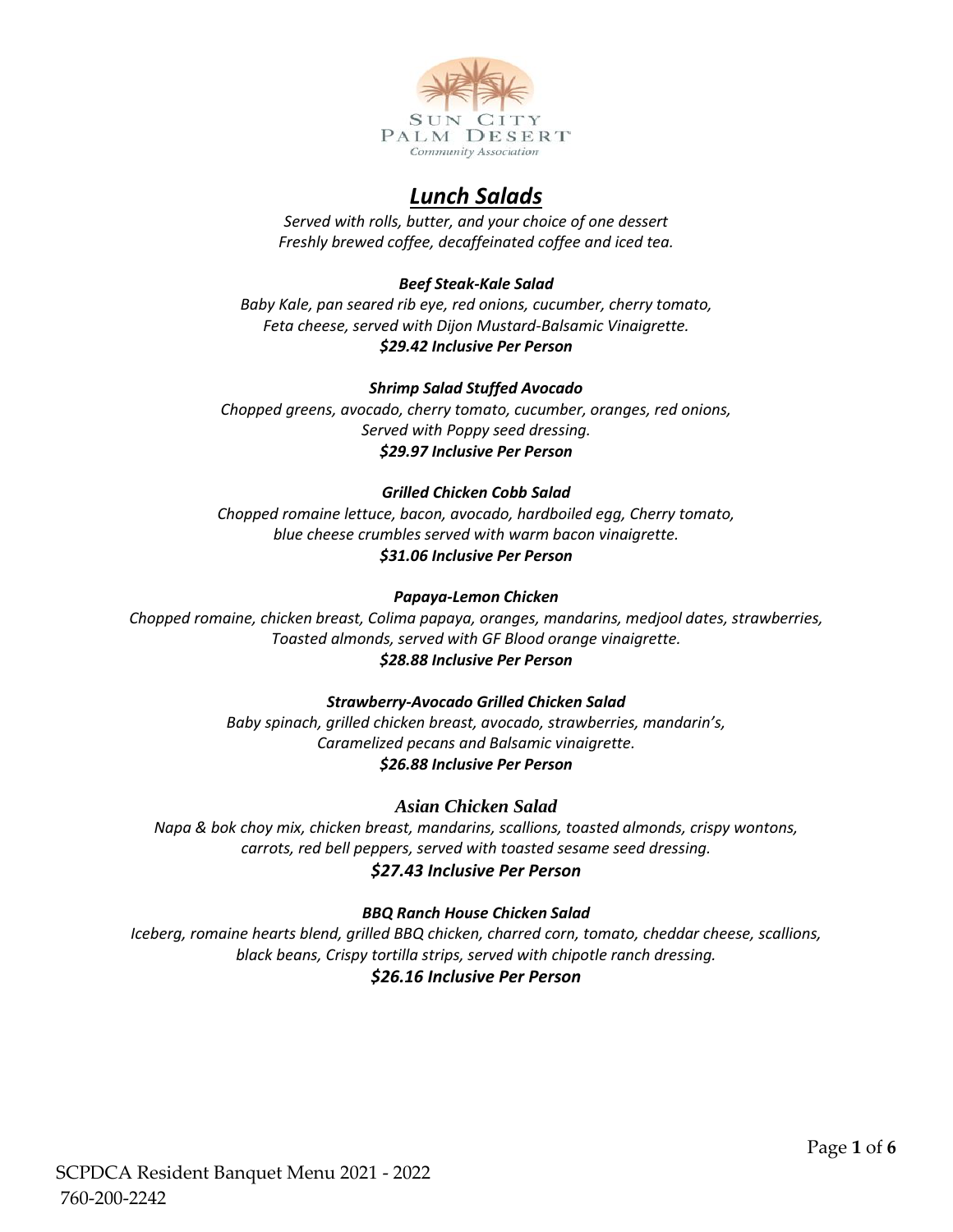

# *Lunch Sandwiches*

*Served with choice of one side: fresh fruit, potato salad, cole slaw, potato wedge fries, side salad.*

*Grilled Lemon Chicken Flat Bread Wrap Fresh Flat bread, chicken breast, coriander-garlic sauce, cucumber, Baby arugula, lettuce and tomato. \$25.97 Inclusive Per Person*

## *Antipasto Mozzarella-Focaccia*

*Rustic focaccia roll, lemony basil pesto, fresh mozzarella, provolone cheese, prosciutto, Salami, roasted red peppers, artichokes, tomato and baby kale. \$30.06 Inclusive Per Person*

# *Grilled Chicken Basil Ciabatta*

*Ciabatta roll, chicken breast tomato, fresh basil, provolone cheese, roasted garlic aioli And balsamic reduction. \$26.34 Inclusive Per Person*

## *Turkey Club Roll Ups*

*Sundried tomato wrap, turkey breast, bacon, tomato, avocado, cheddar cheese Chopped lettuce, red onion and mayonnaise. \$27.62 Inclusive Per Person*

## *Tangy Veggie Wrap*

*Fresh Flat Bread, sunflower seeds, carrot, red onion, red bell pepper, baby spinach, alfalfa sprouts, Avocado, cucumber, quinoa and ginger-lemon sauce. \$25.88 Inclusive Per Person*

# *Italian Hoagie*

*Salami, turkey breast, capicola, mozzarella cheese, pepperoncini, red onion, tomato, lettuce, Oil, vinegar on hoagie roll. \$25.43 Inclusive Per Person*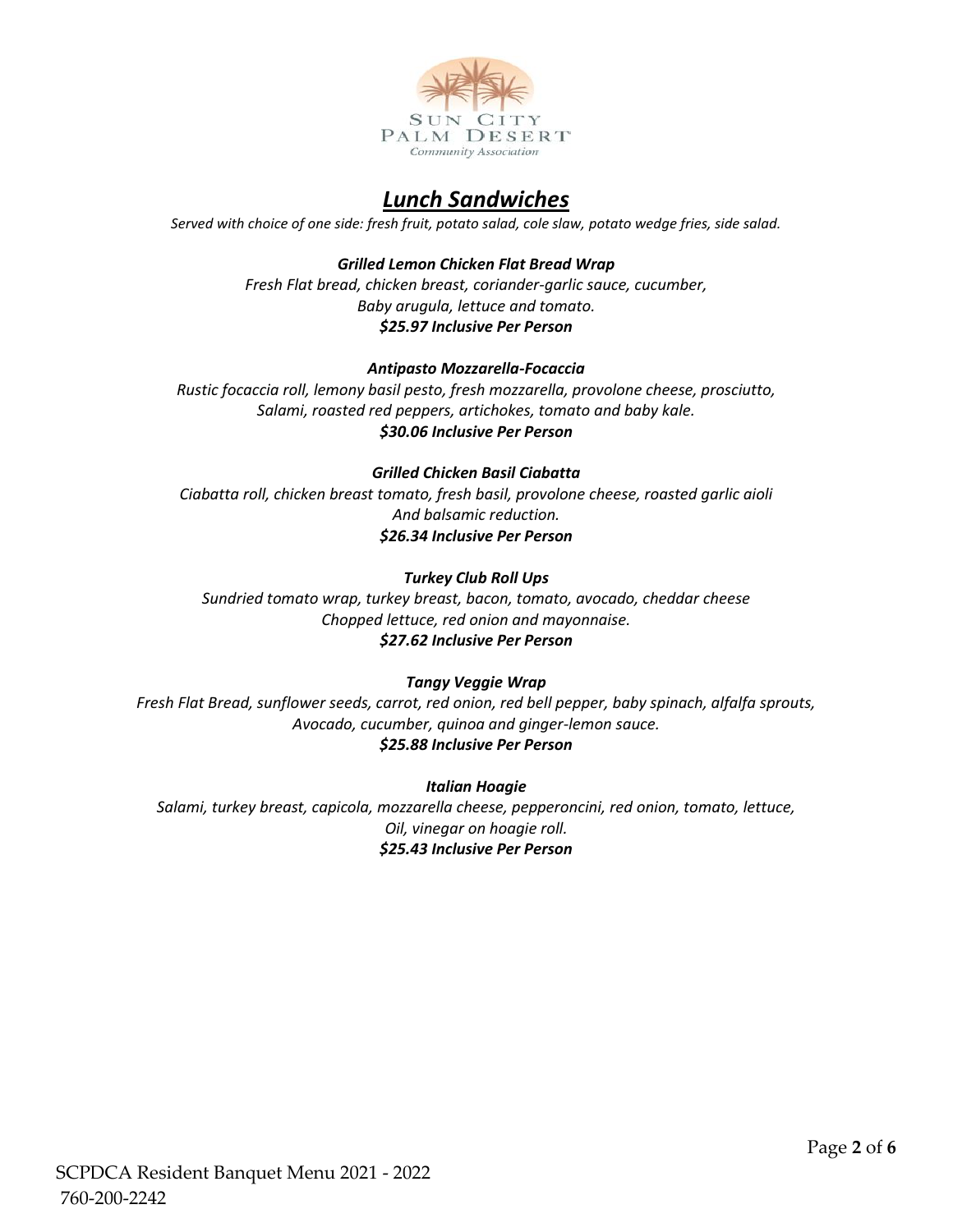

# *Luncheon Plated Entrees*

*Luncheon entrees served with rolls, butter, and your choice of one dessert Freshly brewed coffee, decaffeinated coffee and iced tea.*

## *Pan Fried Pork Chops*

*Center cut pork chops served with garlic-mashed potatoes Mushrooms brown gravy and fresh seasonal vegetables. \$25.07 Inclusive Per Person*

#### *Ginger-Soy Chicken Skewers*

*Marinated chicken, bell peppers, onions, zucchini, coconut Jasmine rice and teriyaki sauce. \$28.70 Inclusive Per Person*

#### *Classic Baked Meatloaf*

*8 oz of baked meatloaf, brown gravy, classic mashed potatoes and fresh seasonal vegetables. \$27.97 Inclusive Per Person*

#### *Chicken Marsala*

*Chicken breast, garlic, mushrooms, tomato, Marsala wine sauce, rice pilaf and sautéed squash. \$27.06 Inclusive Per Person*

#### *Lemon-Herb Chicken*

*Pan seared chicken breast, toasted orzo & rice pilaf blend, lemon- herb cream sauce and roasted fresh vegetables. \$27.43 Inclusive Per Person*

#### *Breast of Chicken Parmigiana*

*Pan-fried breaded chicken breast, topped with provolone cheese, parmesan cheese, fresh marinara sauce, Angel hair pasta and sautéed broccolini with garlic butter. \$28.52 Inclusive Per Person*

> *Boulevards Fried Chicken Served with mashed potatoes, butter corn and cole slaw. \$30.88 Inclusive Per Person*

## *Braised Pot Roast*

*6 oz. of slow braised pot roast, natural pan gravy, butter-Yukon potatoes and fresh seasonal vegetables. \$29.06 Inclusive Per Person*

#### *Braised Swiss Steak*

*Slowly cooked steak in its own sauce until fork tender, Served with butter red potatoes and fresh seasonal vegetables. \$29.79 Inclusive Per Person*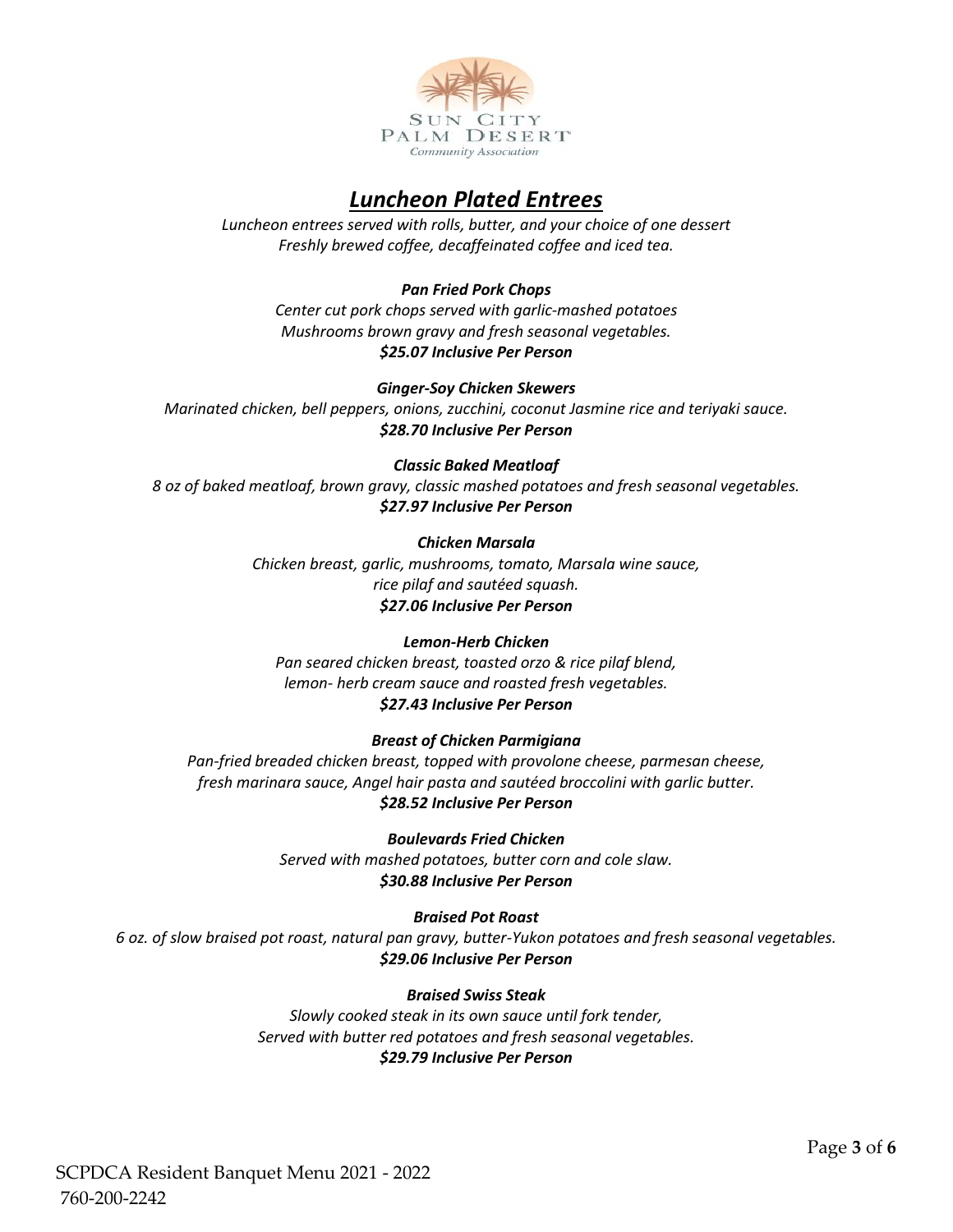

# *Miso-Soy Grilled Atlantic Salmon*

*5 oz Salmon fillet, miso soy, pineapple relish, Served with coconut jasmine rice and sautéed green beans with bell peppers. \$29.61 Inclusive Per Person*

## *Citrus Infused Shrimp Skewers*

*Skewered large shrimp with oranges, lemon, onions, cherry tomatoes, served over Coconut rice, sautéed broccolini with garlic butter and sweet honey-soy glaze. \$31.97 Inclusive Per Person* 

#### *BBQ Baby Back Pork Ribs*

*Served with garlic mashed potatoes, baked beans and butter corn. \$30.70 Inclusive Per Person*

#### *Boneless Beef Short Ribs*

*6 oz. boneless beef ribs, in red wine, brown sauce, until fork tender, served with roasted garlic mashed potatoes and fresh seasonal vegetables. \$31.97 Inclusive Per Person*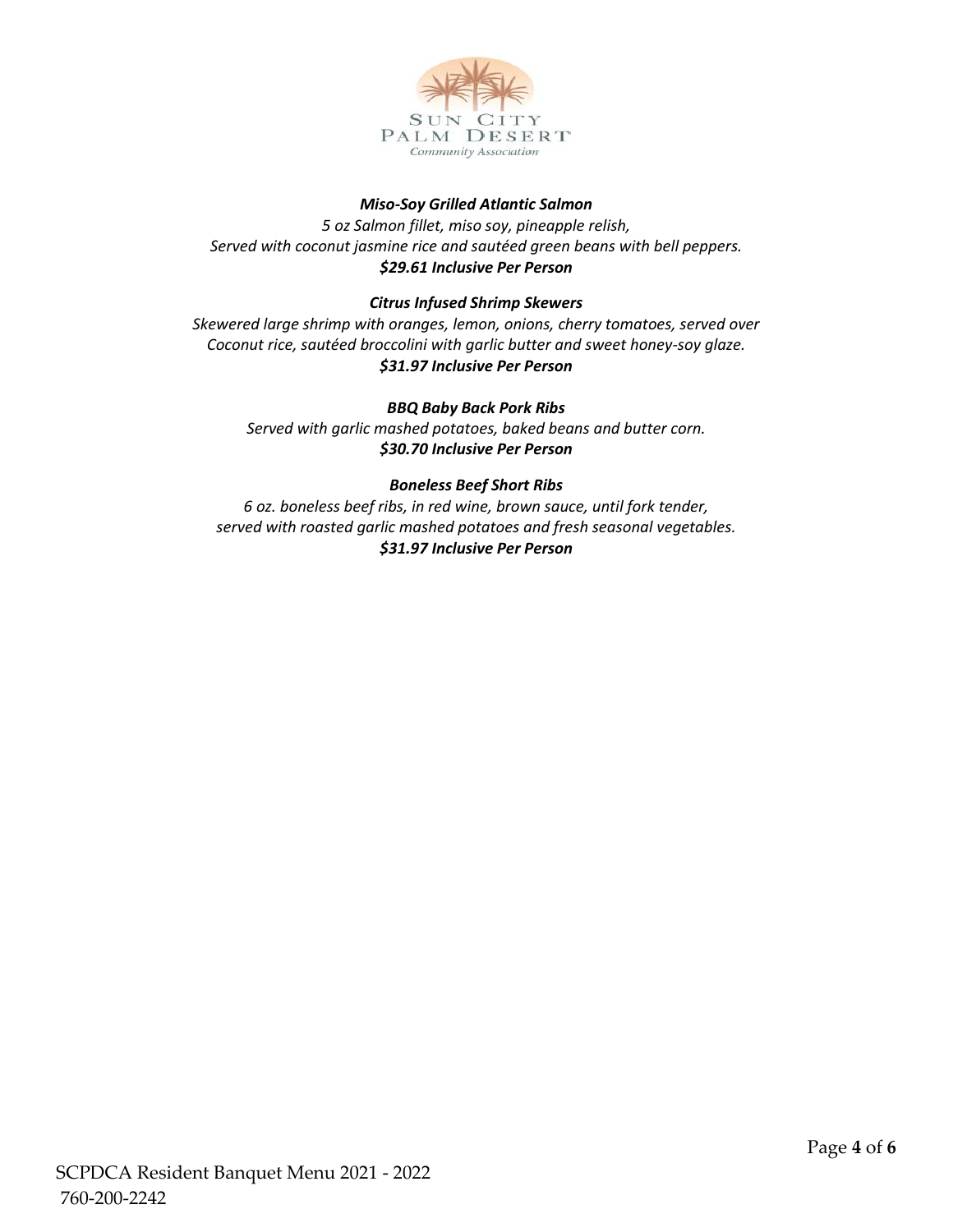

# *Luncheon Buffet Menu Selections*

*(Minimum of 50 Guests) All buffet menus are accompanied with freshly brewed coffee, decaffeinated coffee and iced tea.*

# *Hamburger Lunch Buffet*

*Traditional potato salad and Cole Slaw Hamburger patties Hamburger buns Display of: green leaf lettuce, tomatoes, red onions, kosher pickle spears Cheddar and Swiss cheese, Mayonnaise, deli mustard, ketchup and Thousand Island dressing. Choice of served dessert \$24.16 Inclusive Per Person*

# *Italian Lunch Buffet*

*Caesar salad Chopped romaine, herb croutons, parmesan cheese & Caesar dressing Chicken Breast Parmigiana Baked Mostaccioli Sautéed zucchini and bell peppers House baked garlic bread Choice of served dessert \$27.25 Inclusive Per Person*

# *Soup & Trio Salad Bar Lunch Buffet*

*Hot soups selection (1): butternut squash, cream of mushrooms and cream of chicken with wild rice Mixed greens, herb croutons, tomato, cucumber, Ranch and Italian dressing Fresh Fruit Salad Albacore tuna salad, chicken salad and egg salad House baked dinner rolls Choice of served dessert \$29.97 Inclusive Per Person*